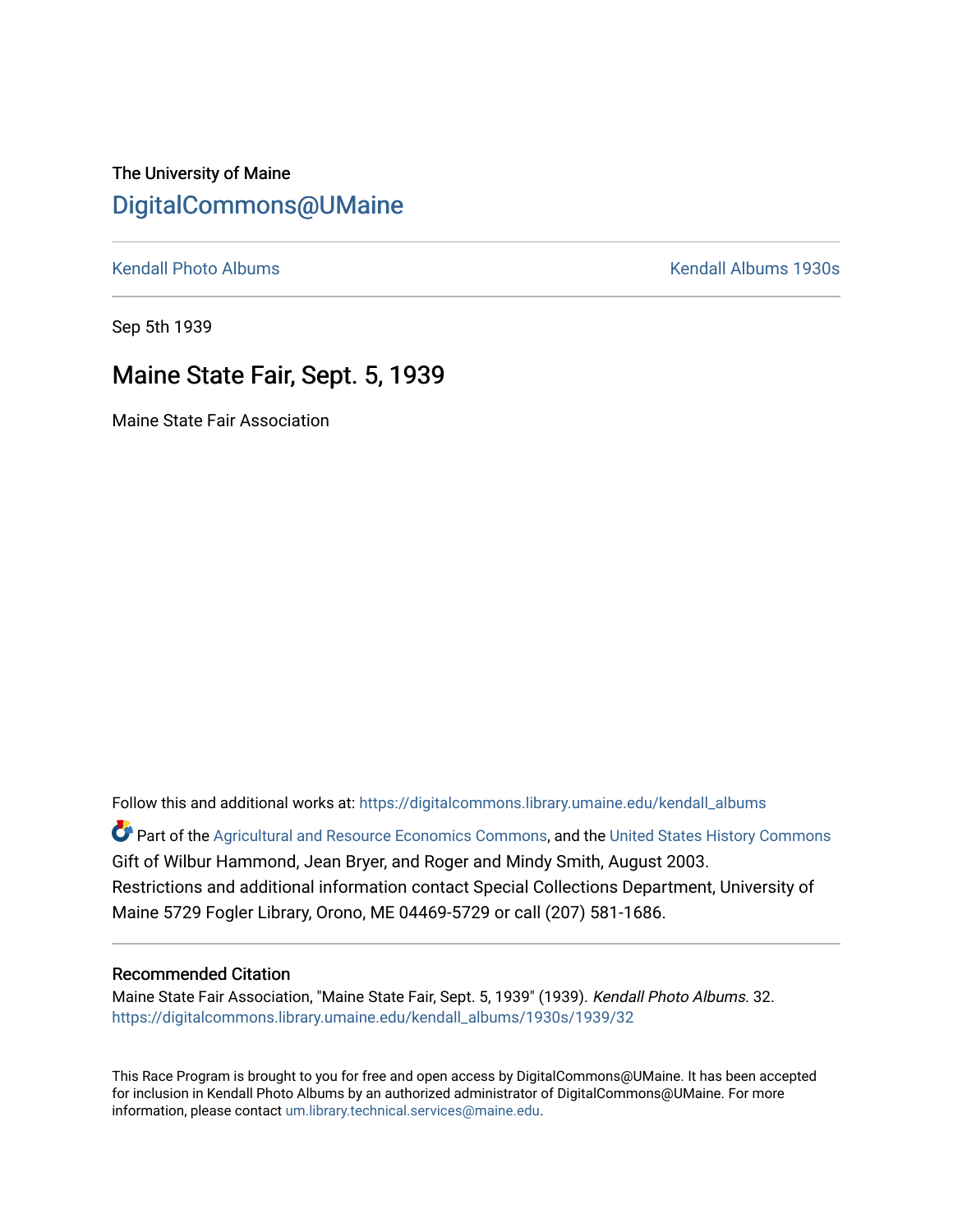Member of National Trotting Assn.

**MAINE** 

**STATE** 

**FAIR** 

## TUESDAY, SEPT. 5, 1939

# **Race Program**

#### **R A C E O F F IC IA L S**

**Edwin Keller Starter R obert Johnson Presiding Judge F. M. Simmons** " **Frank Richards** Timer Mr. Snell

**SERVE** 

ļ  $\mathbf i$ 

 $\alpha$ 

**PARI-MUTUEL BETTING** Operated under the Supervision of MAINE STATE RACING COMMISSION

**M iles M a n k**

**Harold Pelley Milton Hancock** 

**Mutuel Windows Open, 12:30 P. M.** Post Time, 1:30 P. M.

### Price 15 cents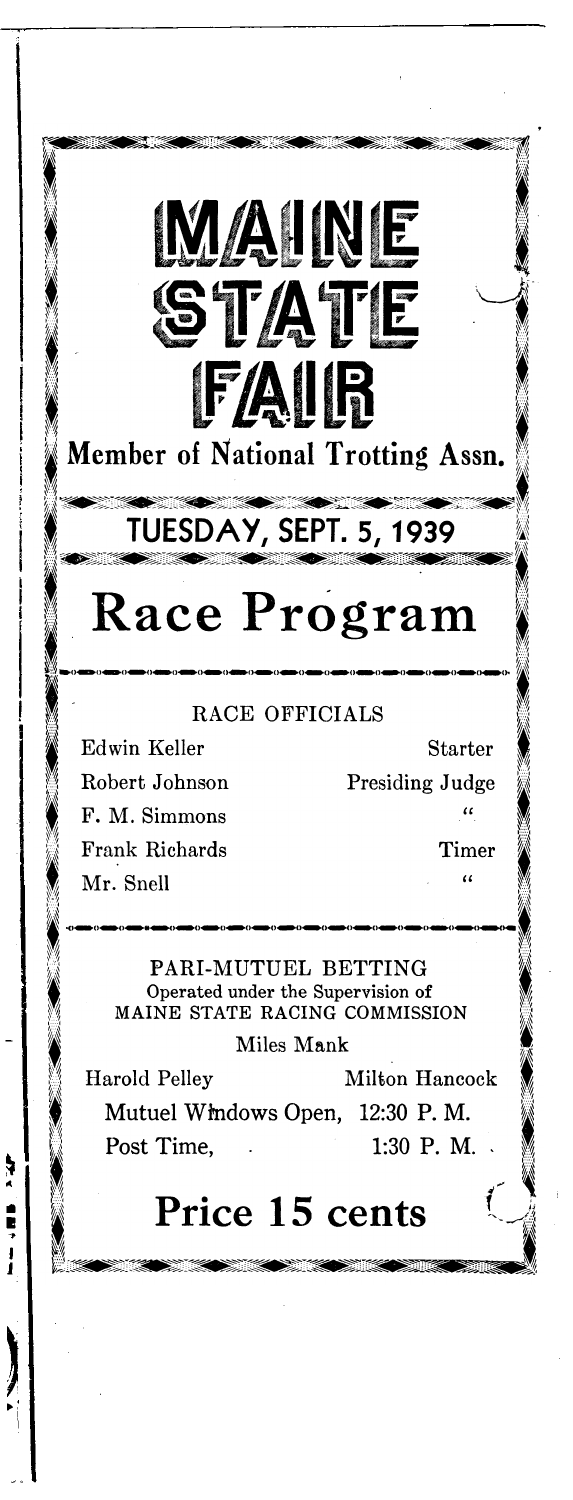|      |   | 1st RACE                                                                |  |
|------|---|-------------------------------------------------------------------------|--|
|      |   |                                                                         |  |
|      |   | <b>First Half Daily Double</b>                                          |  |
|      |   | Classified Pace / 674                                                   |  |
|      |   | Prue Noon ch.m.<br>Hiltz                                                |  |
| 8330 | 1 | <b>Blue-Gold</b><br>by High Noon<br>Leah G. Hiltz, So. Braintree, Mass. |  |
|      |   | Boldue<br>Dorothy Decker b.m.                                           |  |
|      | 2 | by<br>Black                                                             |  |
|      |   | Joseph Bolduc, Agt.                                                     |  |
| 8332 | 3 | McMinnemon<br>Calumet Gratton b.g.<br>by Gratton Direct                 |  |
|      |   | McMinnemon, Agt., Lewiston                                              |  |
|      |   | Frances Dime b.m.<br>Gilman                                             |  |
| 8333 | 4 | by Calumet Dime<br>Green<br>D. Gilman, Exeter, N. H.                    |  |
|      |   | Calumet Calico b.m.<br>Yeaton                                           |  |
| 8334 | 5 | by Peter Pluto<br>Purple                                                |  |
|      |   | M. Yeaton, Farmington, Maine                                            |  |
| 8335 | 6 | Roger Williams b.g.<br>Duffy<br>Maroon<br>by                            |  |
|      |   | J. Duffy, Pascoag, R. I.                                                |  |
| 8336 |   | Straight Flush b.m.<br>Marvin                                           |  |
|      |   | by Dillon Volo<br>Yellow<br>Mrs. C. Doran, West Brockville, Mass.       |  |
|      |   | $2nd \, RACE$                                                           |  |
|      |   | <b>Second Half Daily Doubl</b>                                          |  |
|      |   |                                                                         |  |
|      |   | Classified Pace                                                         |  |
|      |   | Roullard<br>Colonel Win ch.g.                                           |  |
| 8340 |   | Brown-Red<br>by Mc I Win<br>S. E. Whitcomb, Waterville, Maine           |  |
|      |   | Calumet Dardanella b.m. ≰                                               |  |
| 8341 | 2 | by Belwin                                                               |  |
|      |   | Grani<br>John T. Duffy, Pascoag, R. I.<br>Ideal Brooke br.g.            |  |
| 8342 | 3 | <b>EXPLANS</b><br>Blue-Gold<br>by Justice Brooke                        |  |
|      |   | Y. Douse, Attleboro, Mass.                                              |  |
|      | 4 | Chappelle<br>Star Henley bl.g.<br>Green<br>by Peter Henley              |  |
| 8343 |   | H. Gayton, Lewiston, Maine                                              |  |
|      |   | Marvin<br>Prudence Volo br.m.<br>2                                      |  |
| 834  | 5 | Yellow<br>by Dillon Volo<br>Wallace Marvin, Bridgewater, Mass.          |  |
|      |   | Signal Merriman b.g.<br>H <del>astma</del> n                            |  |
| 8345 | 6 | Brown-Gold<br>by Signal Peter                                           |  |
|      |   | P. Pendexter, Steep Falls                                               |  |
|      |   |                                                                         |  |

NOTICE:---All horses acting bad at the post, will be given two scores, after which they will have to take care of themselves. Per Order,

The Association.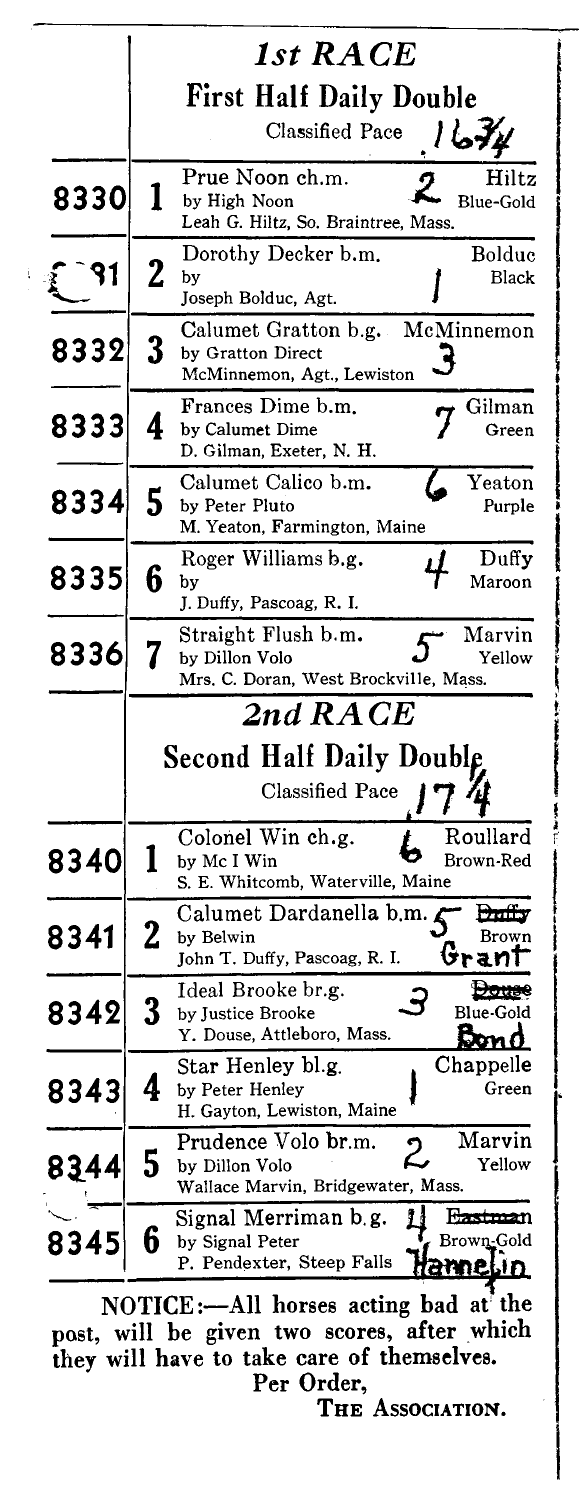|      |                         | $3rd\ RACE$                                                                                         |
|------|-------------------------|-----------------------------------------------------------------------------------------------------|
|      |                         | Classified Pace $16$ $\frac{1}{4}$                                                                  |
| 8346 | 1                       | Miss Dodge b.m.<br>Chappelle<br>by Peter G.<br>Green-Black<br>Geo. Smith, Groveton, N. H.           |
| 8350 | $\mathbf 2$             | Bert Hal b.g.<br>Burlingame<br>by Hal Dale<br>Purple-Gray<br>R. L. & W. H. Smith, Greenville, N. C. |
| 8351 | 3                       | Amie Chan b.g.<br>Bond<br>Blue-Yellow<br>by Baron Chan<br>Haley McLaughlin, Ft. Fairfield, Me.      |
| 8352 | 4                       | Hollyrood Bergen b.g.<br>Duffy<br>by Hollyrood Bob<br>Maroon<br>J. Duffy, Pascoag, R.I.             |
| 8353 | 5                       | Merrill<br>Calumet Bonnie b.m.<br>by Peter the Brewer<br>Green-Gold<br>C. H. Merrill, Bath, Me.     |
|      |                         |                                                                                                     |
|      |                         |                                                                                                     |
|      |                         |                                                                                                     |
|      |                         | 4th RACE<br><b>Classified Pace</b>                                                                  |
| 8354 | 1                       | <b>CALUMET CALICO</b><br>Yeaton                                                                     |
| 8355 | $\overline{2}$          | <b>STRAIGHT FLUSH</b><br>$\boldsymbol{\beta}$ Marvin                                                |
| 8356 | 3                       | PRUE NOON<br>Hiltz                                                                                  |
| 8360 | $\overline{\mathbf{4}}$ | ALUMET GRATTON<br>$5$ McMinnemon                                                                    |
| 8361 | 5                       | FRANCIS DIME<br>Gilman                                                                              |
| 8362 | 6                       | DROTHY DECKER<br>Bolduc                                                                             |
| 8363 |                         | ROGER WILLIAMS<br>${\bf D}$ uffy                                                                    |

**Model As the Model School Section 1980 of the Community Control Section 1980 of the Community Control Section 1** 

đ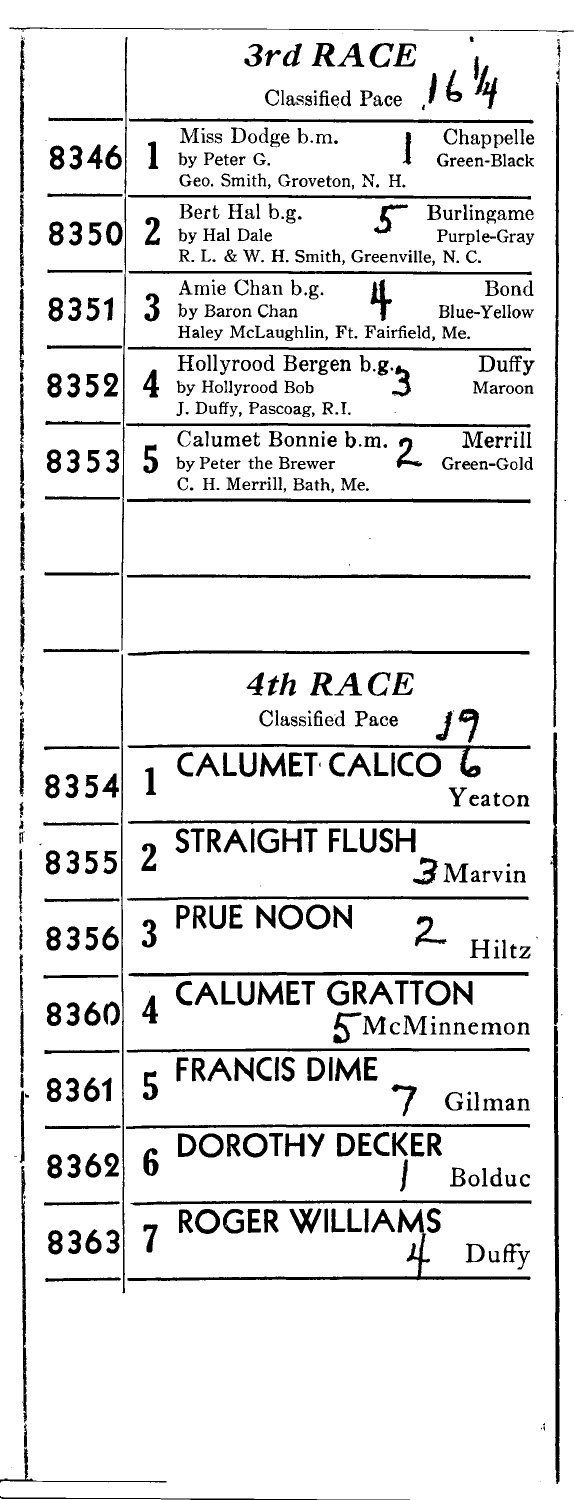|               | $\boldsymbol{5}$ th $\boldsymbol{R}\boldsymbol{A}\boldsymbol{C}\boldsymbol{E}$<br>Classified Pace $/6\frac{7}{4}$ |
|---------------|-------------------------------------------------------------------------------------------------------------------|
| Mutuel<br>No. | POST and<br><b>DRIVERS</b> and<br>ARM NO.<br>COLORS                                                               |
| 8364          | <b>IDEAL BROOKE</b><br>1<br>Jouse                                                                                 |
| 8365          | DARDINELLA<br><b>CALUMET</b><br>$\overline{2}$<br>Duffy                                                           |
| 8366          | <b>COLONEL WIN</b><br>$\overline{3}$<br>Roullard                                                                  |
| 8370          | PRUDENCE VOLO<br>4 Marvin                                                                                         |
| 8371          | SIGNAL MERRIMAN<br>5<br>Eastman                                                                                   |
| 8372          | <b>STAR HENLEY</b><br>Chappelle                                                                                   |
|               |                                                                                                                   |
|               | 6th RACE<br>Classified Pace /62                                                                                   |
| 8373          | <b>BERT HAL</b><br>4<br>1<br>Burlingame                                                                           |
| 8374          | 2 AMIE CHAN 3<br>Bond                                                                                             |
| 8375          | <b>MISS DODGE</b><br>2 <sub>1</sub><br>3<br>Chappelle                                                             |
| 8376          | <b>CALUMET BONNIE</b><br>4<br>Merrill                                                                             |
| 8380          | <b>HOLLYROOD BERGEN</b><br>$5\overline{)}$<br>$\mathcal{L}$<br>Duffy                                              |
|               |                                                                                                                   |
|               |                                                                                                                   |
|               |                                                                                                                   |

 $\frac{4}{3}$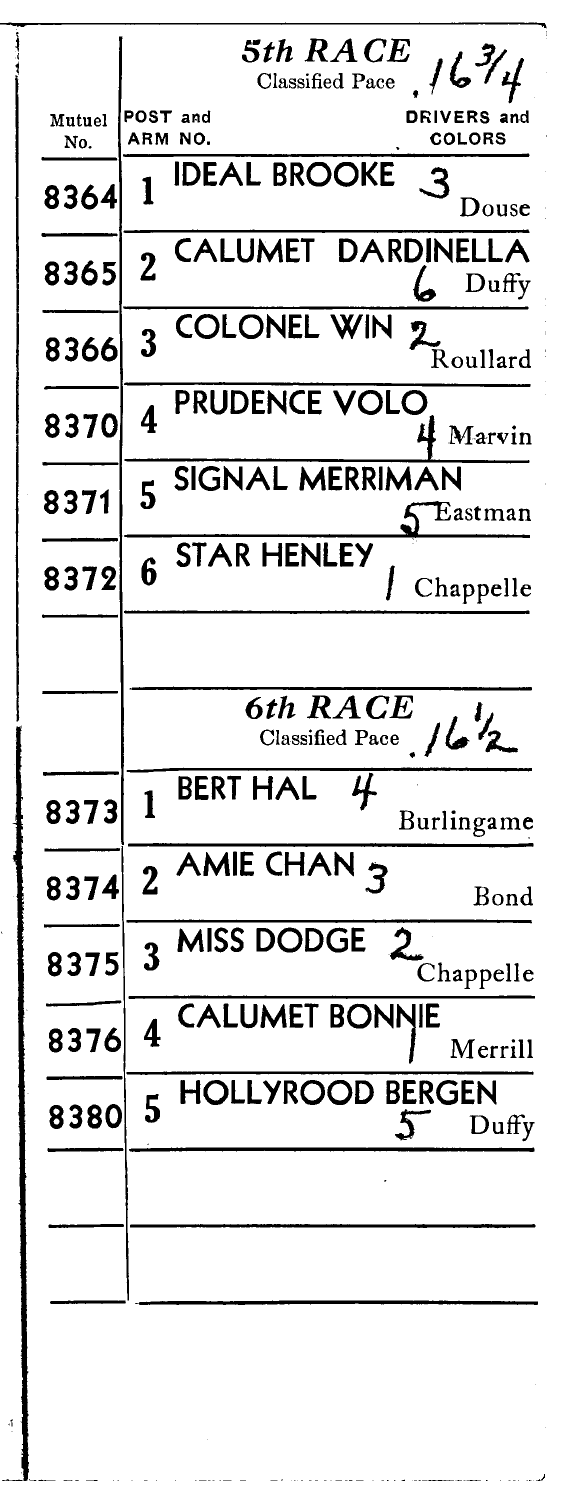|      |             | 7th RACE                                                                                                 |
|------|-------------|----------------------------------------------------------------------------------------------------------|
|      |             | . 19<br>Classified Pace                                                                                  |
| 8381 | 1           | Calumet Gratton b.g.<br>McMinnemon<br>by Gratton Direct<br>McMinnemon, Agt., Lewiston                    |
| 8382 | $\mathbf 2$ | Dorothy Decker b.m.<br>Boldue<br>Black<br>by<br>Joseph Bolduc, Agt.                                      |
| 8383 | 3           | Roger Williams b.g.<br>Duffy<br>by<br>Maroon<br>J. Duffy, Pascoag, R. I.                                 |
| 8384 | 4           | Prue Noon ch.m.<br>Hiltz<br>by High Noon<br>Blue-Gold<br>Leah G. Hiltz, So. Braintree, Mass.             |
| 8385 | 5           | Calumet Calico b.m.<br>Yeaton<br>by Peter Pluto<br>Purple<br>M. Yeaton, Farmington, Maine                |
| 8386 | 6           | Frances Dime b.m.<br>Gilman<br>$Q_{h}$ .<br>by Calumet Dime<br>Green<br>D. Gilman, Exeter, N. H.         |
| 8390 | 7           | Straight Flush b.m.<br>Marvin<br>by Dillon Volo<br>Yellow<br>Mrs. C. Doran, West Brockville, Mass.       |
|      | 8th RACE    |                                                                                                          |
|      |             | 172<br><b>Classified Pace</b>                                                                            |
| 8391 | 1           | Marvin<br>Prudence Volo br.m.<br>2<br>by Dillon Volo<br>Yellow<br>Wallace Marvin, Bridgewater, Mass.     |
| 8392 | 2           | Roullard<br>Colonel Win ch.g.<br>by Mc I Win<br>Brown-Red<br>S. E. Whitcomb, Waterville, Maine           |
| 8393 | 3           | Signal Merriman b.g.<br>Eastman<br>Brown-Gold<br>by Signal Peter<br>P. Pendexter, Steep Falls            |
| 8394 | 4           | Chappelle<br>Star Henley bl.g.<br>by Peter Henley<br>Green<br>H. Gayton, Lewiston, Maine                 |
| 8395 | 5           | Douse<br>Ideal Brooke br.g.<br>Blue-Gold <sup>F</sup><br>by Justice Brooke<br>Y. Douse, Attleboro, Mass. |
| 8396 | 6           | $_{\rm Duffy}$<br>Calumet Dardanella b.m.<br>Brown<br>by Belwin<br>John T. Duffy, Pascoag, R. I.         |

٢

NOTICE:—All horses acting bad at the post, will be given two scores, after which they will have to take care of themselves. Per Order,

THE ASSOCIATION.

|<br>|<br>|